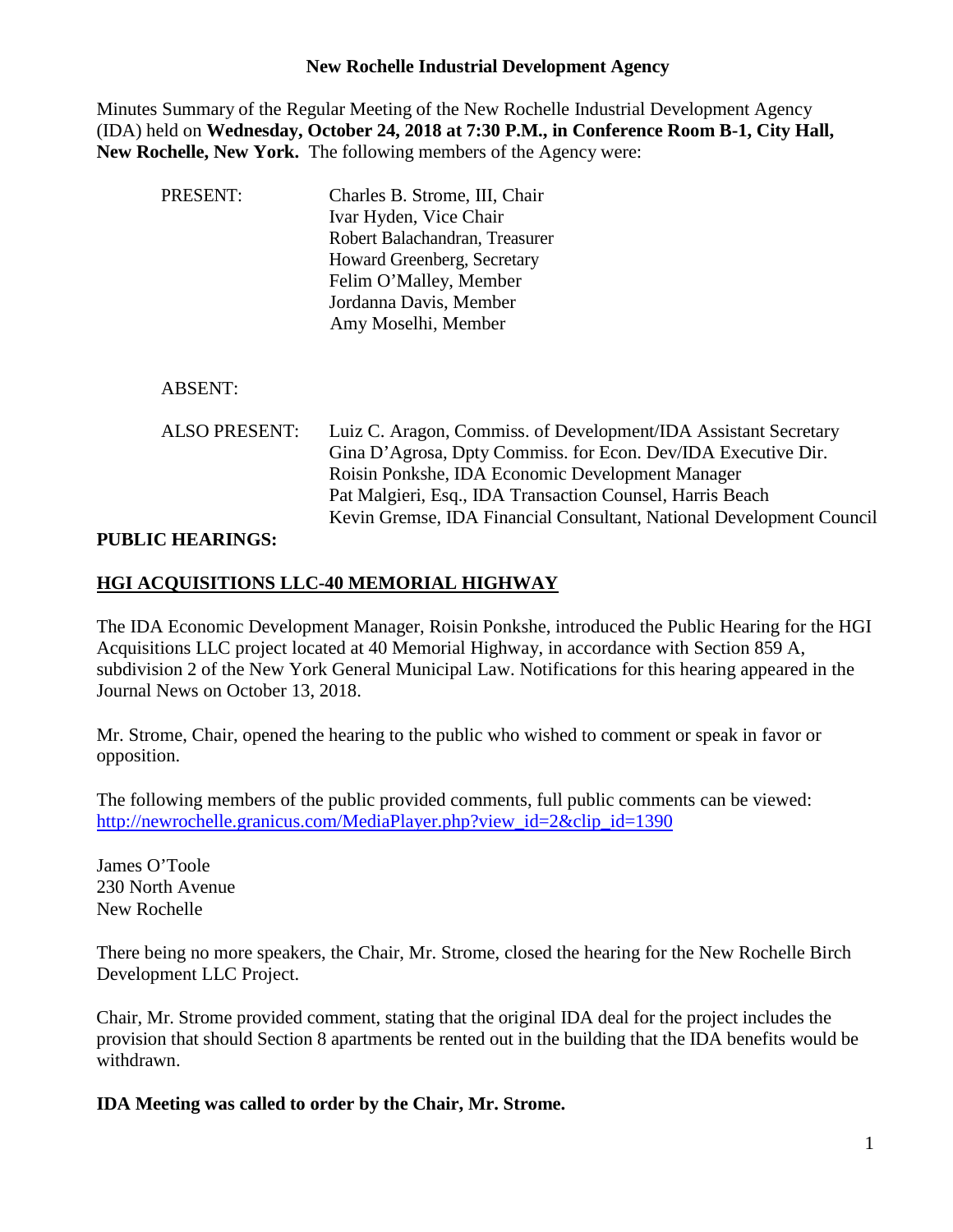### **New Rochelle Industrial Development Agency**

### **Roll Call was taken.**

### **Announcements:** None.

**Minutes:** A motion was made by Mr. Hyden and seconded by Ms. Davis to approve the September 26, 2018 Minutes; and was unanimously approved.

### **HGI Acquisitions LLC-40 Memorial Highway – Proposed Sale and Lease Amendments**

Ms. D'Agrosa explained that the IDA received an application by HGI Acquisitions, LLC requesting the consent to the assignment by DSF of its interests in and to 40 Memorial REIT LLC and 40 Memorial Owner LLC and in and to the lease agreement and other agreements, the granting of a mortgage and a mortgage recording tax exemption in connection with the sale and transfer of property located at 40 Memorial Highway, New Rochelle (a.k.a. The Halstead, a 588-unit, market rate rental housing building with ground floor retail and a separate parking garage).

The applicant is seeking Board Approval authorizing and consenting to the assignment by DSF, authorizing the execution and delivery of: any amendment to the lease agreement and related documents, authorizing the execution of a certain mortgage, authorizing a mortgage recording tax exemption and related documents.

This project will result in:

1. a \$800,000 transaction fee to the City, and a appx 180,000 mortgage percentage payment to the **City** 

2. IDA/CLD fee under the joint application totaling \$199,460 (\$79,784 to the IDA and \$119,676 to the CLD)

The resolution before the Board authorizes the necessary actions to approve the sale and requested mortgage recording exemptions. The IDA Finance Subcommittee has reviewed and is in support of the proposed sale.

Harbor Group International came to the podium to make a presentation to the Board.

The Board provided questions and comments.

A motion to approve was made by Mr. Hyden and seconded by Mr. Balachandran. All in favor, the motion passed.

### **The Millennia NR, LLC, 22 Burling Lane- Sales Tax Extension Resolution**

Ms. D'Agrosa explained that this resolution is for the approval of the extension of the sales tax time frame requested by the Millennia NR LLC located at 22 Burling Lane. The request is based on construction delays caused by a lengthy approval time by the NYS building Department, required to review and approve modular projects. The request is only for an extension in time, not in amount.

The Board provided questions and comments.

A motion to approve was made by Mr. Greenberg and seconded by Ms. Davis. All in favor, the motion passed.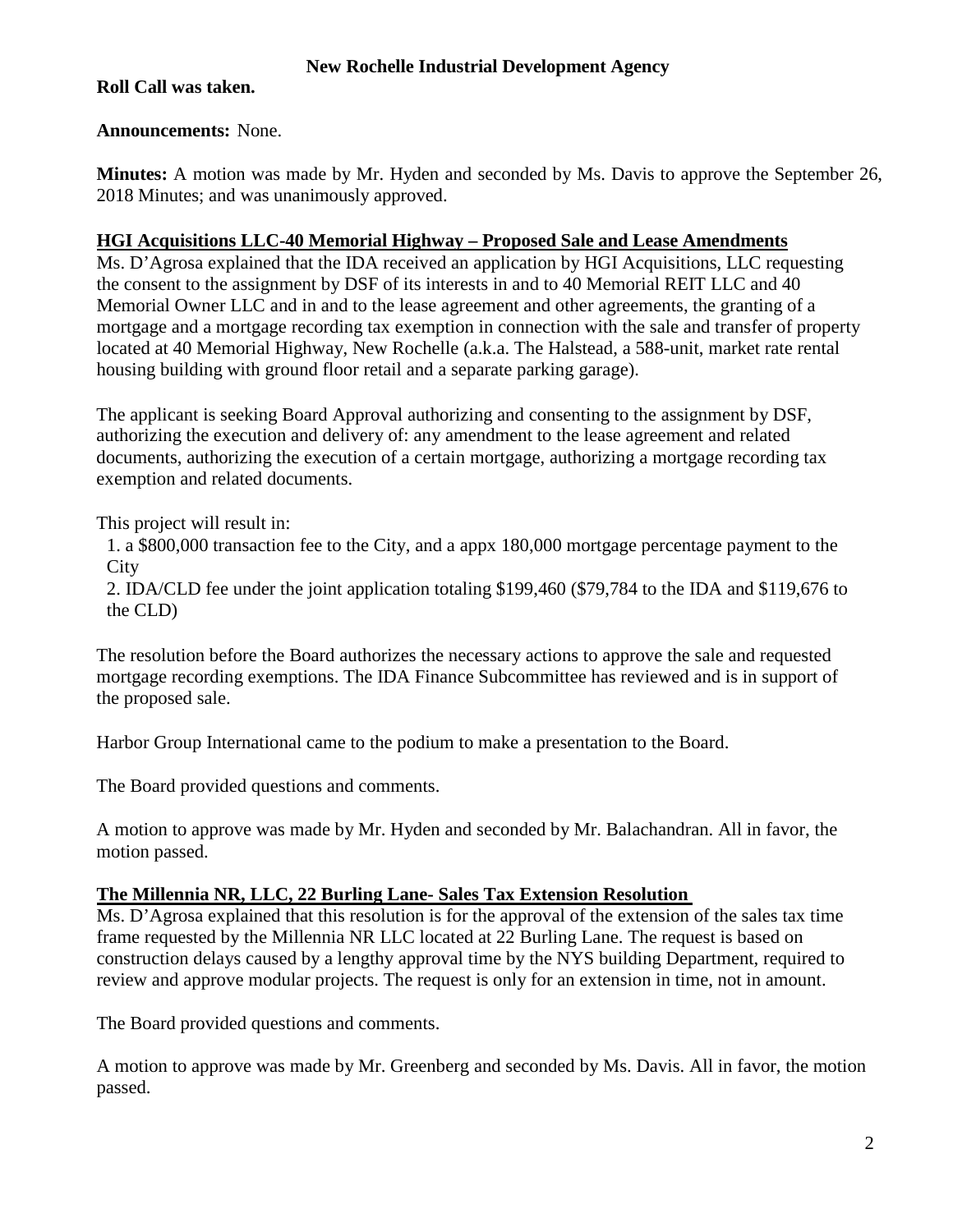### **New Rochelle Industrial Development Agency Buxton Contract Termination- Resolution**

Ms. D'Agrosa explained that this resolution is to authorize the termination of the Buxton Contract that the IDA entered into in January of 2017 for services in connection to retail retention and growth. As the services provided by Buxton were not meeting the expectations of the Board and Staff, termination is proposed so that the IDA does not enter into the Third and final year of the contract.

The Board provided questions and comments.

A motion to approve was made by Mr. Hyden and seconded by Mr. Strome. All in favor, the motion passed.

## **Hudson Valley Economic Development Corporation- Resolution**

Ms. D'Agrosa explained that this resolution approves the expenditure of \$20,000 for Board Membership on the Hudson Valley Economic Development Corporation, as presented in detail at last month's Board Meeting. The \$20,000 is available in the 2018 budget, with a budget modification moving the \$20,000 from Business Transportation Enhancement's line item to Membership and Dues.

The Board provided questions and comments.

A motion to approve was made by Mr. O'Malley and seconded by Mr. Balachandran. All in favor, the motion passed.

# **First Source Referral Center Contract- Resolution**

Ms. D'Agrosa explained that this resolution approves the assumption/execution of the Contract with Westhab Inc. for the operation of the First source Referral Center and the reimbursement to the City for the amounts expended since the contract renewal date in March 2018. The IDA will assume/contract directly with Westhab for the services provided by First Source Referral Center until the contract terminates in March of 2019. The amount of the expenditure is \$250,000 and is available in the 2018 budget, with a budget medication moving \$45,000 from the Marketing line item to the Consultants line item.

The Board provided questions and comments.

A motion to approve was made by Mr. Greenberg and seconded by Mr. Balachandran. All in favor, the motion passed.

# **NYS Department of Labor Policy- Resolution**

Ms. D'Agrosa explained that this resolution is for the IDA to adopt a policy prohibiting the use of any contractor or subcontractor on any project receiving financial assistance from the Agency that is listed on the NYS Department of Labor debarment list as being prohibited from bidding on or being awarded a public work or public building service contract.

The Board provided questions and comments.

A motion to approve was made by Mr. Strome and seconded by Mr. Hyden. All in favor, the motion passed.

# **Proposed 2019 Budget Adoption- Resolution**

Ms. D'Agrosa provided details on the proposed 2019 Budget and discussed the projections through